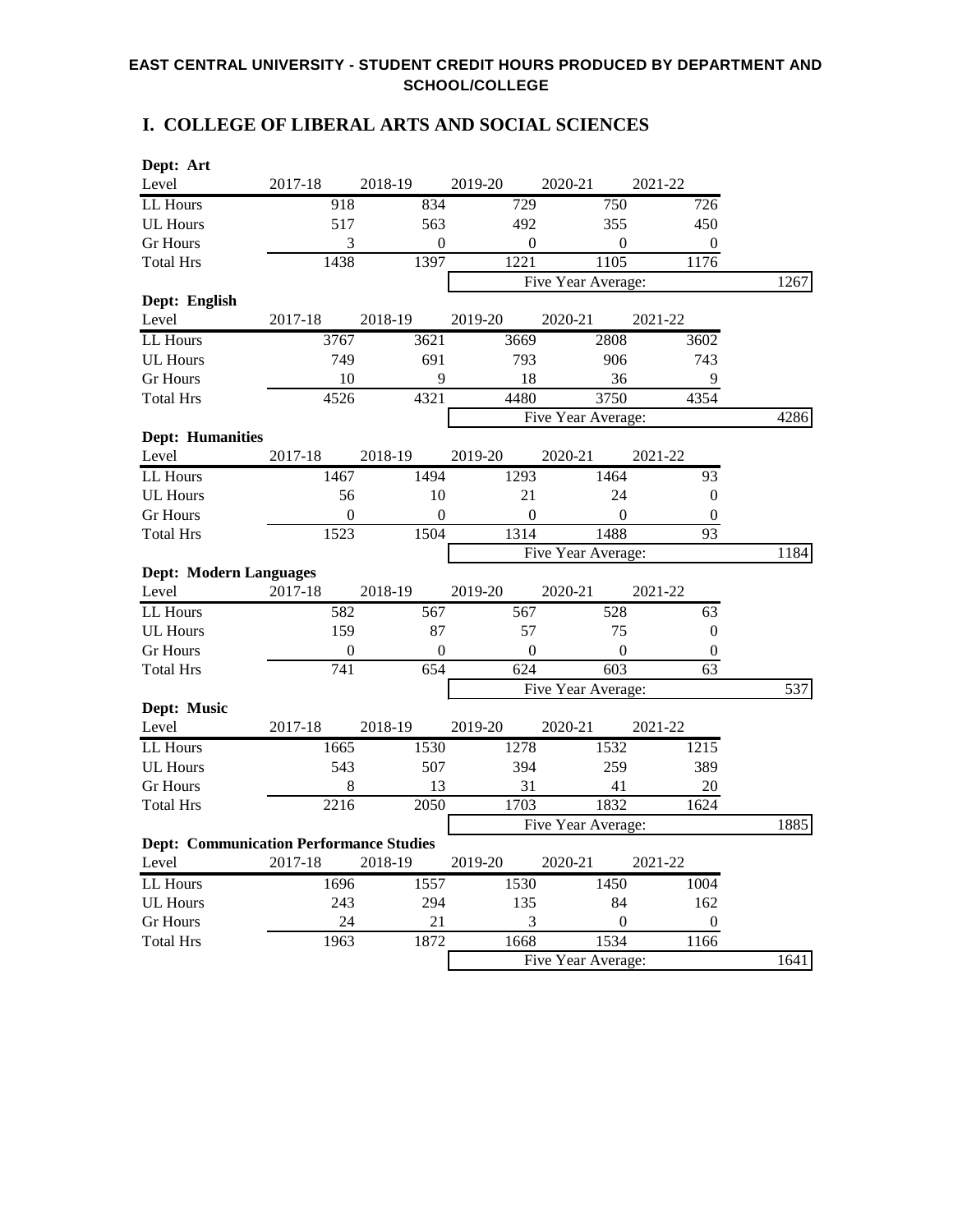| <b>Dept: Mass Communications</b>                          |                  |                  |                  |                    |                  |       |
|-----------------------------------------------------------|------------------|------------------|------------------|--------------------|------------------|-------|
| Level                                                     | 2017-18          | 2018-19          | 2019-20          | 2020-21            | 2021-22          |       |
| LL Hours                                                  | 651              | 603              | 627              | 478                | 309              |       |
| <b>UL Hours</b>                                           | 1366             | 1103             | 1119             | 951                | 882              |       |
| <b>Gr</b> Hours                                           | $\boldsymbol{0}$ | $\boldsymbol{0}$ | $\boldsymbol{0}$ | $\overline{0}$     | $\boldsymbol{0}$ |       |
| <b>Total Hrs</b>                                          | 2017             | 1706             | 1746             | 1429               | 1191             |       |
|                                                           |                  |                  |                  | Five Year Average: |                  | 1618  |
| Dept: Political Science & Legal Studies                   |                  |                  |                  |                    |                  |       |
| Level                                                     | 2017-18          | 2018-19          | 2019-20          | 2020-21            | 2021-22          |       |
| LL Hours                                                  | 1782             | 1732             | 1709             | 1583               | 1548             |       |
| <b>UL Hours</b>                                           | 888              | 891              | 661              | 723                | 599              |       |
| <b>Gr Hours</b>                                           | 290              | 336              | 449              | 345                | 405              |       |
| <b>Total Hrs</b>                                          | 2960             | 2959             | 2819             | 2651               | 2552             |       |
|                                                           |                  |                  |                  | Five Year Average: |                  | 2788  |
| Dept: History & Native American Studies                   |                  |                  |                  |                    |                  |       |
| Level                                                     | 2017-18          | 2018-19          | 2019-20          | 2020-21            | 2021-22          |       |
| LL Hours                                                  | 3888             | 3981             | 3684             | 3399               | 2856             |       |
| <b>UL Hours</b>                                           | 1065             | 1067             | 949              | 891                | 837              |       |
| <b>Gr</b> Hours                                           | 33               | 27               | 0                | $\boldsymbol{0}$   | 9                |       |
| <b>Total Hrs</b>                                          | 4986             | 5075             | 4633             | 4290               | 3702             |       |
|                                                           |                  |                  |                  | Five Year Average: |                  | 4537  |
| <b>Dept: Professional Programs In Human Services</b>      |                  |                  |                  |                    |                  |       |
| Level                                                     | 2017-18          | 2018-19          | 2019-20          | 2020-21            | 2021-22          |       |
| LL Hours                                                  | 1965             | 1841             | 2316             | 2403               | 2035             |       |
| <b>UL Hours</b>                                           | 4241             | 3474             | 3941             | 3860               | 3517             |       |
| <b>Gr</b> Hours                                           | 2390             | 1767             | 1440             | 1236               | 1317             |       |
| <b>Total Hrs</b>                                          | 8596             | 7082             | 7697             | 7499               | 6869             |       |
|                                                           |                  |                  |                  | Five Year Average: |                  | 7549  |
| Dept: Sociology                                           |                  |                  |                  |                    |                  |       |
| Level                                                     | 2017-18          | 2018-19          | 2019-20          | 2020-21            | 2021-22          |       |
| LL Hours                                                  | 1260             | 1052             | 1368             | 1299               | 1335             |       |
| <b>UL Hours</b>                                           | 744              | 486              | 429              | 219                | 337              |       |
| <b>Gr Hours</b>                                           | 6                | $\boldsymbol{0}$ | 0                | $\boldsymbol{0}$   | $\boldsymbol{0}$ |       |
| <b>Total Hrs</b>                                          | 2010             | 1538             | 1797             | 1518               | 1672             |       |
|                                                           |                  |                  |                  | Five Year Average: |                  | 1707  |
| <b>College of Liberal Arts and Social Sciences Totals</b> |                  |                  |                  |                    |                  |       |
| Level                                                     | 2017-18          | 2018-19          | 2019-20          | 2019-20            | 2019-20          |       |
| LL Hours                                                  | 19641            | 18812            | 18770            | 17694              | 14786            |       |
| <b>UL Hours</b>                                           | 10571            | 9173             | 8991             | 8347               | 7916             |       |
| <b>Gr</b> Hours                                           | 2764             | 2173             | 1941             | 1658               | 1760             |       |
| <b>Total Hrs</b>                                          | 32976            | 30158            | 29702            | 27699              | 24462            |       |
|                                                           |                  |                  |                  | Five Year Average: |                  | 28999 |
| College % of Univ                                         | 35.15%           | 33.90%           | 32.81%           | 31.49%             | 31.29%           |       |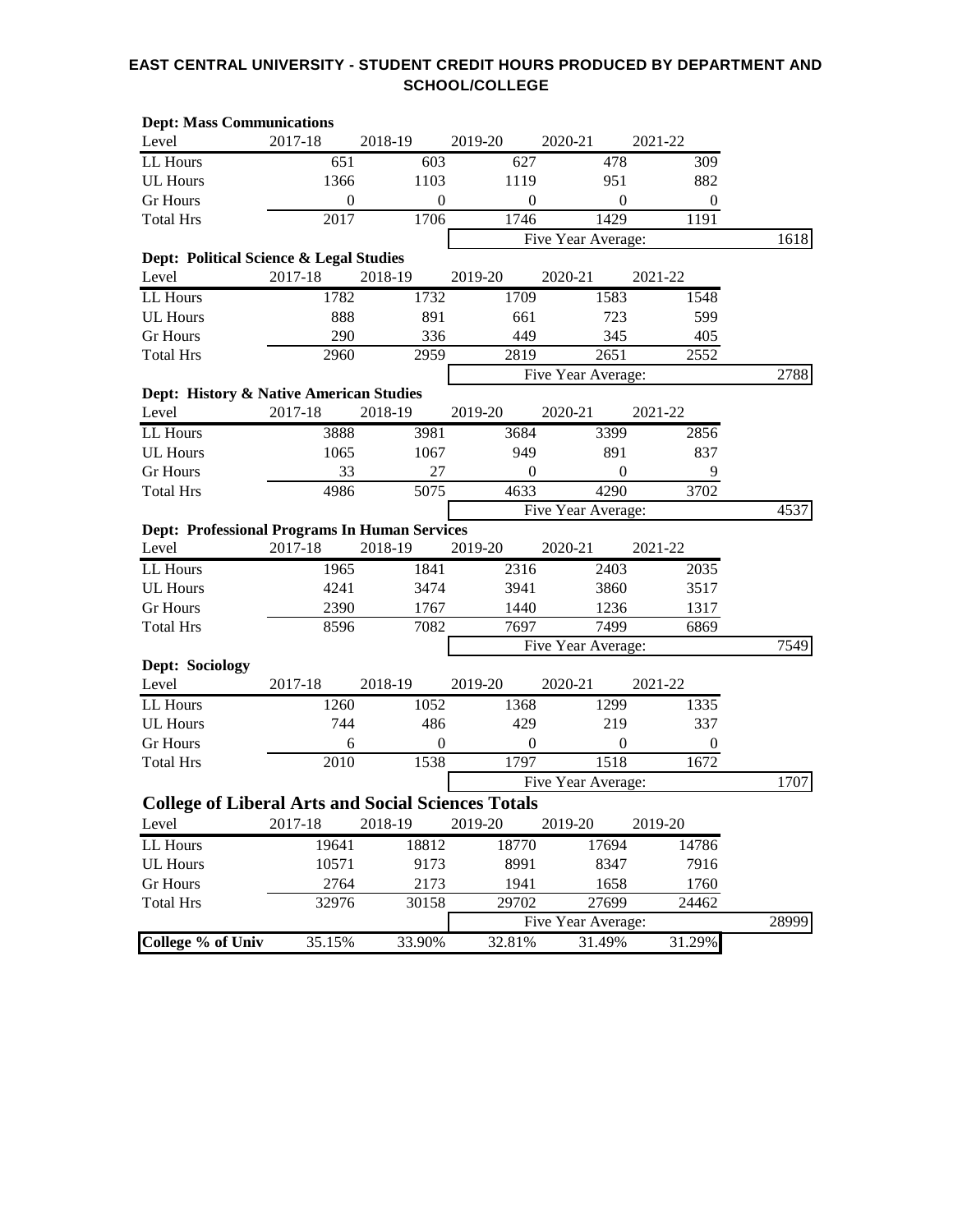## **II. SCHOOL OF BUSINESS**

| <b>Dept: Accounting</b>                |                  |                  |                  |                    |                  |                |
|----------------------------------------|------------------|------------------|------------------|--------------------|------------------|----------------|
| Level                                  | 2017-18          | 2018-19          | 2019-20          | 2020-21            | 2021-22          |                |
| LL Hours                               | $\overline{573}$ | 678              | 732              | 579                | 489              |                |
| <b>UL Hours</b>                        | 1068             | 1031             | 946              | 783                | 666              |                |
| <b>Gr</b> Hours                        | 495              | 369              | 400              | 300                | 222              |                |
| <b>Total Hrs</b>                       | 2136             | 2078             | 2078             | 1662               | 1377             |                |
|                                        |                  |                  |                  | Five Year Average: |                  | 1866           |
| <b>Dept: Business Administration</b>   |                  |                  |                  |                    |                  |                |
| Level                                  | 2017-18          | 2018-19          | 2019-20          | 2020-21            | 2021-22          |                |
| LL Hours                               | 2355             | 2571             | 2592             | 2475               | 2154             |                |
| <b>UL Hours</b>                        | 5777             | 5415             | 5220             | 5439               | 5162             |                |
| <b>Gr</b> Hours                        | 774              | 648              | 562              | 633                | 609              |                |
| <b>Total Hrs</b>                       | 8906             | 8634             | 8374             | 8547               | 7925             |                |
|                                        |                  |                  |                  | Five Year Average: |                  | 8477           |
| <b>Dept: Military Science</b><br>Level | 2017-18          | 2018-19          | 2019-20          | 2019-20            | 2019-20          |                |
| LL Hours                               | $\overline{0}$   | $\overline{0}$   | $\overline{0}$   | $\mathbf{0}$       | 18               |                |
| <b>UL Hours</b>                        | $\theta$         | $\theta$         | $\overline{0}$   | $\theta$           | $\boldsymbol{0}$ |                |
| <b>Gr Hours</b>                        | $\boldsymbol{0}$ | $\boldsymbol{0}$ | $\boldsymbol{0}$ | $\boldsymbol{0}$   | $\boldsymbol{0}$ |                |
| <b>Total Hrs</b>                       | $\theta$         | $\Omega$         | $\theta$         | $\theta$           | 18               |                |
|                                        |                  |                  |                  | Five Year Average: |                  | $\overline{4}$ |
| <b>School of Business Totals</b>       |                  |                  |                  |                    |                  |                |
| Level                                  | 2017-18          | 2018-19          | 2019-20          | 2019-20            | 2019-20          |                |
| LL Hours                               | 2928             | 3249             | 3324             | 3054               | 2661             |                |
| <b>UL Hours</b>                        | 6845             | 6446             | 6166             | 6222               | 5828             |                |
| <b>Gr</b> Hours                        | 1269             | 1017             | 962              | 933                | 831              |                |
| <b>Total Hrs</b>                       | 11042            | 10712            | 10452            | 10209              | 9320             |                |
|                                        |                  |                  |                  | Five Year Average: |                  | 10347          |
| Sch % of Univ                          | 11.77%           | 12.04%           | 11.55%           | 11.60%             | 11.92%           |                |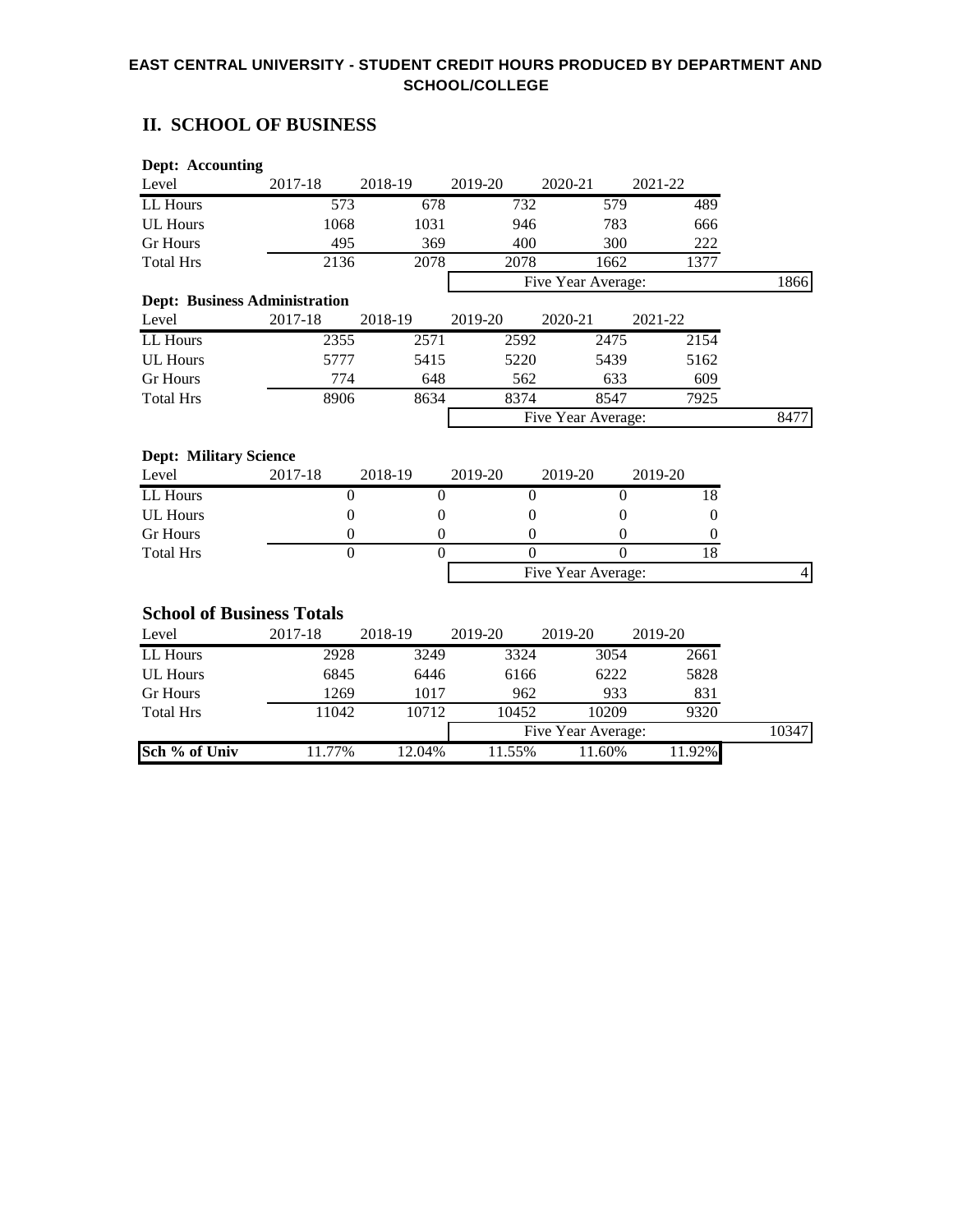# **III. COLLEGE OF EDUCATION AND PSYCHOLOGY**

| <b>Dept: Education</b>                              |                  |                  |              |                    |                  |       |
|-----------------------------------------------------|------------------|------------------|--------------|--------------------|------------------|-------|
| Level                                               | 2017-18          | 2018-19          | 2019-20      | 2020-21            | 2021-22          |       |
| LL Hours                                            | 690              | 637              | 648          | 580                | 567              |       |
| <b>UL Hours</b>                                     | 2856             | 2453             | 2213         | 1870               | 1872             |       |
| <b>Gr</b> Hours                                     | 4191             | 4348             | 4933         | 5624               | 6037             |       |
| <b>Total Hrs</b>                                    | 7737             | 7438             | 7794         | 8074               | 8476             |       |
|                                                     |                  |                  |              | Five Year Average: |                  | 7904  |
| <b>Library Science</b>                              |                  |                  |              |                    |                  |       |
| Level                                               | 2017-18          | 2018-19          | 2019-20      | 2020-21            | 2021-22*         |       |
| LL Hours                                            | $\boldsymbol{0}$ | $\overline{0}$   | $\mathbf{0}$ | $\boldsymbol{0}$   | $\boldsymbol{0}$ |       |
| <b>UL Hours</b>                                     | 141              | 114              | 156          | 156                | $\boldsymbol{0}$ |       |
| <b>Gr</b> Hours                                     | 338              | 340              | 604          | 732                | 174              |       |
| <b>Total Hrs</b>                                    | 479              | 454              | 760          | 888                | 174              |       |
|                                                     |                  |                  |              | Five Year Average: |                  | 551   |
| Dept: Psychology                                    |                  |                  |              |                    |                  |       |
| Level                                               | 2017-18          | 2018-19          | 2019-20      | 2020-21            | 2021-22          |       |
| LL Hours                                            | 1752             | 1689             | 1641         | 1623               | 1578             |       |
| <b>UL Hours</b>                                     | 3070             | 2551             | 2730         | 2651               | 2482             |       |
| <b>Gr</b> Hours                                     | 1161             | 1255             | 1062         | 1131               | 1209             |       |
| <b>Total Hrs</b>                                    | 5983             | 5495             | 5433         | 5405               | 5269             |       |
|                                                     |                  |                  |              | Five Year Average: |                  | 5517  |
| Dept: Human Development, Hospitality & Food Science |                  |                  |              |                    |                  |       |
| Level                                               | 2017-18          | 2018-19          | 2019-20      | 2020-21            | 2021-22          |       |
| LL Hours                                            | 783              | 795              | 1020         | 1176               | 1074             |       |
| <b>UL Hours</b>                                     | 279              | 364              | 625          | 545                | 328              |       |
| <b>Gr</b> Hours                                     | $\boldsymbol{0}$ | $\boldsymbol{0}$ | 3            | 18                 | $\boldsymbol{0}$ |       |
| <b>Total Hrs</b>                                    | 1062             | 1159             | 1648         | 1739               | 1402             |       |
|                                                     |                  |                  |              | Five Year Average: |                  | 1402  |
| <b>Dept: Kinesology</b>                             |                  |                  |              |                    |                  |       |
| Level                                               | 2017-18          | 2018-19          | 2019-20      | 2020-21            | 2021-22          |       |
| LL Hours                                            | 3020             | 2585             | 2837         | 3442               | 2945             |       |
| <b>UL Hours</b>                                     | 2665             | 3192             | 3458         | 3287               | 3624             |       |
| <b>Gr</b> Hours                                     | 1175             | 1084             | 964          | 1077               | 951              |       |
| <b>Total Hrs</b>                                    | 6860             | 6861             | 7259         | 7806               | 7520             |       |
|                                                     |                  |                  |              | Five Year Average: |                  | 7261  |
| <b>College of Education and Psychology Totals</b>   |                  |                  |              |                    |                  |       |
| Level                                               | 2017-18          | 2018-19          | 2019-20      | 2019-20            | 2019-20          |       |
| LL Hours                                            | 6245             | 5706             | 6146         | 6821               | 6164             |       |
| <b>UL Hours</b>                                     | 9011             | 8674             | 9182         | 8509               | 8306             |       |
| <b>Gr</b> Hours                                     | 6865             | 7027             | 7566         | 8582               | 8371             |       |
| <b>Total Hrs</b>                                    | 22121            | 21407            | 22894        | 23912              | 22841            |       |
|                                                     |                  |                  |              | Five Year Average: |                  | 22635 |
| <b>College % of Univ</b>                            | 23.58%           | 24.07%           | 25.29%       | 27.18%             | 29.22%           |       |

\*Starting FA21 Library Science hours counted in Education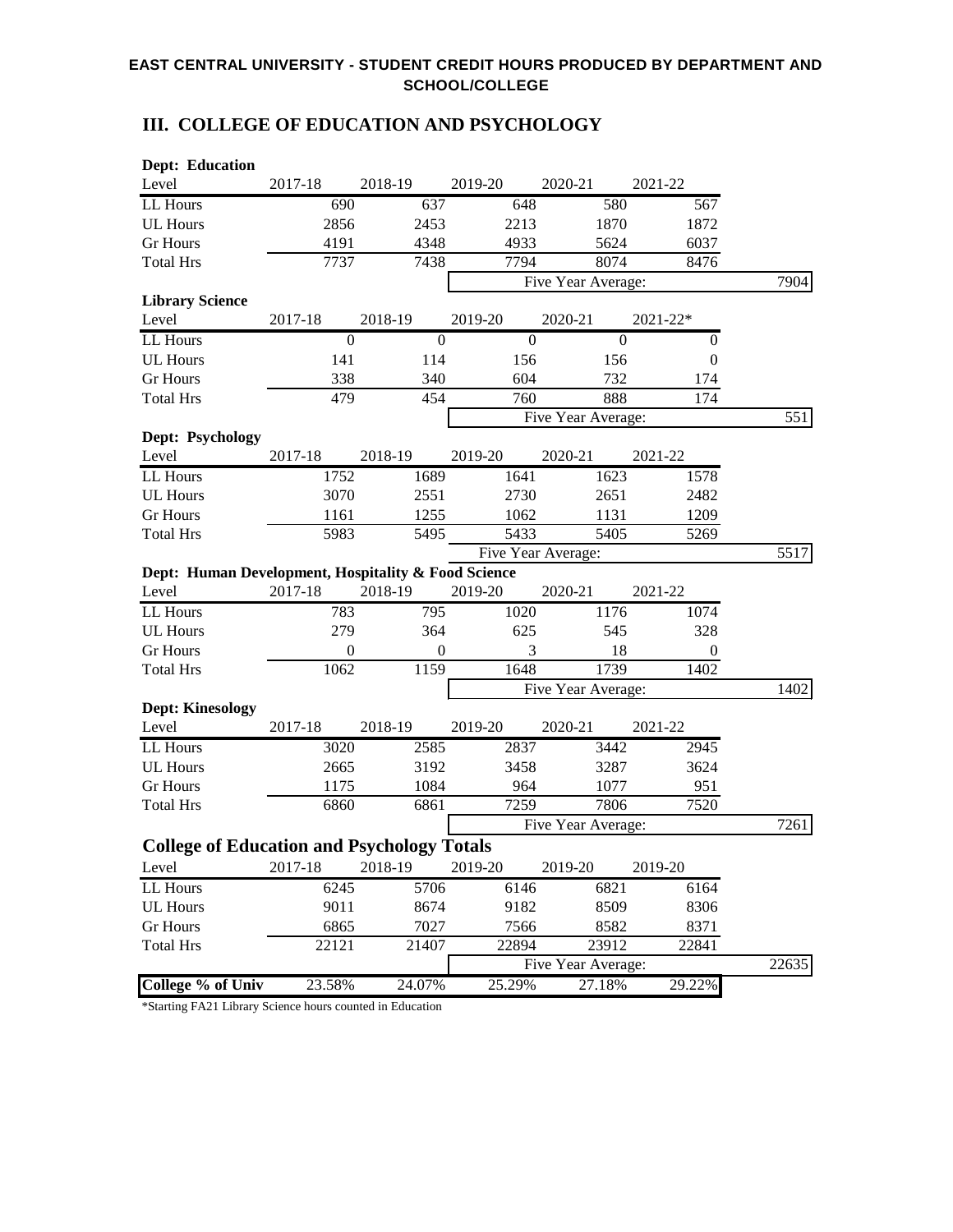# **V. COLLEGE OF HEALTH AND SCIENCES**

| Dept: Biology                             |                  |                  |                |                    |                  |      |
|-------------------------------------------|------------------|------------------|----------------|--------------------|------------------|------|
| Level                                     | 2017-18          | 2018-19          | 2019-20        | 2020-21            | 2021-22          |      |
| LL Hours                                  | 4818             | 4867             | 4952           | 4212               | 3161             |      |
| <b>UL Hours</b>                           | 2105             | 2162             | 1992           | 1733               | 1692             |      |
| <b>Gr Hours</b>                           | $\mathbf{0}$     | 3                | $\mathbf{0}$   | $\boldsymbol{0}$   | $\boldsymbol{0}$ |      |
| <b>Total Hrs</b>                          | 6923             | 7032             | 6944           | 5945               | 4853             |      |
|                                           |                  |                  |                | Five Year Average: |                  | 6339 |
| Dept: Cartography/Geography               |                  |                  |                |                    |                  |      |
| Level                                     | 2017-18          | 2018-19          | 2019-20        | 2020-21            | 2021-22          |      |
| LL Hours                                  | 964              | 942              | 1054           | 958                | 895              |      |
| <b>UL Hours</b>                           | 183              | 168              | 118            | 29                 | 48               |      |
| <b>Gr</b> Hours                           | $\mathbf{0}$     | $\boldsymbol{0}$ | $\mathbf{0}$   | $\boldsymbol{0}$   | $\boldsymbol{0}$ |      |
| <b>Total Hrs</b>                          | 1147             | 1110             | 1172           | 987                | 943              |      |
|                                           |                  |                  |                | Five Year Average: |                  | 1072 |
| Dept: Chemistry                           |                  |                  |                |                    |                  |      |
| Level                                     | 2017-18          | 2018-19          | 2019-20        | 2020-21            | 2021-22          |      |
| LL Hours                                  | 1593             | 1484             | 1424           | 1120               | 912              |      |
| <b>UL Hours</b>                           | 659              | 715              | 767            | 583                | 404              |      |
| <b>Gr</b> Hours                           | $\boldsymbol{0}$ | $\boldsymbol{0}$ | $\mathbf{0}$   | $\boldsymbol{0}$   | $\boldsymbol{0}$ |      |
| <b>Total Hrs</b>                          | 2252             | 2199             | 2191           | 1703               | 1316             |      |
|                                           |                  |                  |                | Five Year Average: |                  | 1932 |
| <b>Dept: Computer Science</b>             |                  |                  |                |                    |                  |      |
| Level                                     | 2017-18          | 2018-19          | 2019-20        | 2020-21            | 2021-22          |      |
| LL Hours                                  | 2067             | 1935             | 2091           | 2154               | 1689             |      |
| <b>UL Hours</b>                           | 1128             | 1189             | 1605           | 2470               | 1972             |      |
| <b>Gr</b> Hours                           | $\boldsymbol{0}$ | $\boldsymbol{0}$ | $\overline{0}$ | $\boldsymbol{0}$   | $\boldsymbol{0}$ |      |
| <b>Total Hrs</b>                          | 3195             | 3124             | 3696           | 4624               | 3661             |      |
|                                           |                  |                  |                | Five Year Average: |                  | 3660 |
| <b>Dept: Environmental Health Science</b> |                  |                  |                |                    |                  |      |
| Level                                     | 2017-18          | 2018-19          | 2019-20        | 2020-21            | 2021-22          |      |
| LL Hours                                  | 355              | 441              | 619            | 458                | 404              |      |
| <b>UL Hours</b>                           | 557              | 655              | 395            | 571                | 426              |      |
| <b>Gr</b> Hours                           | 3                | $\boldsymbol{0}$ | $\overline{0}$ | $\boldsymbol{0}$   | $\boldsymbol{0}$ |      |
| <b>Total Hrs</b>                          | $\overline{915}$ | 1096             | 1014           | 1029               | 830              |      |
|                                           |                  |                  |                | Five Year Average: |                  | 977  |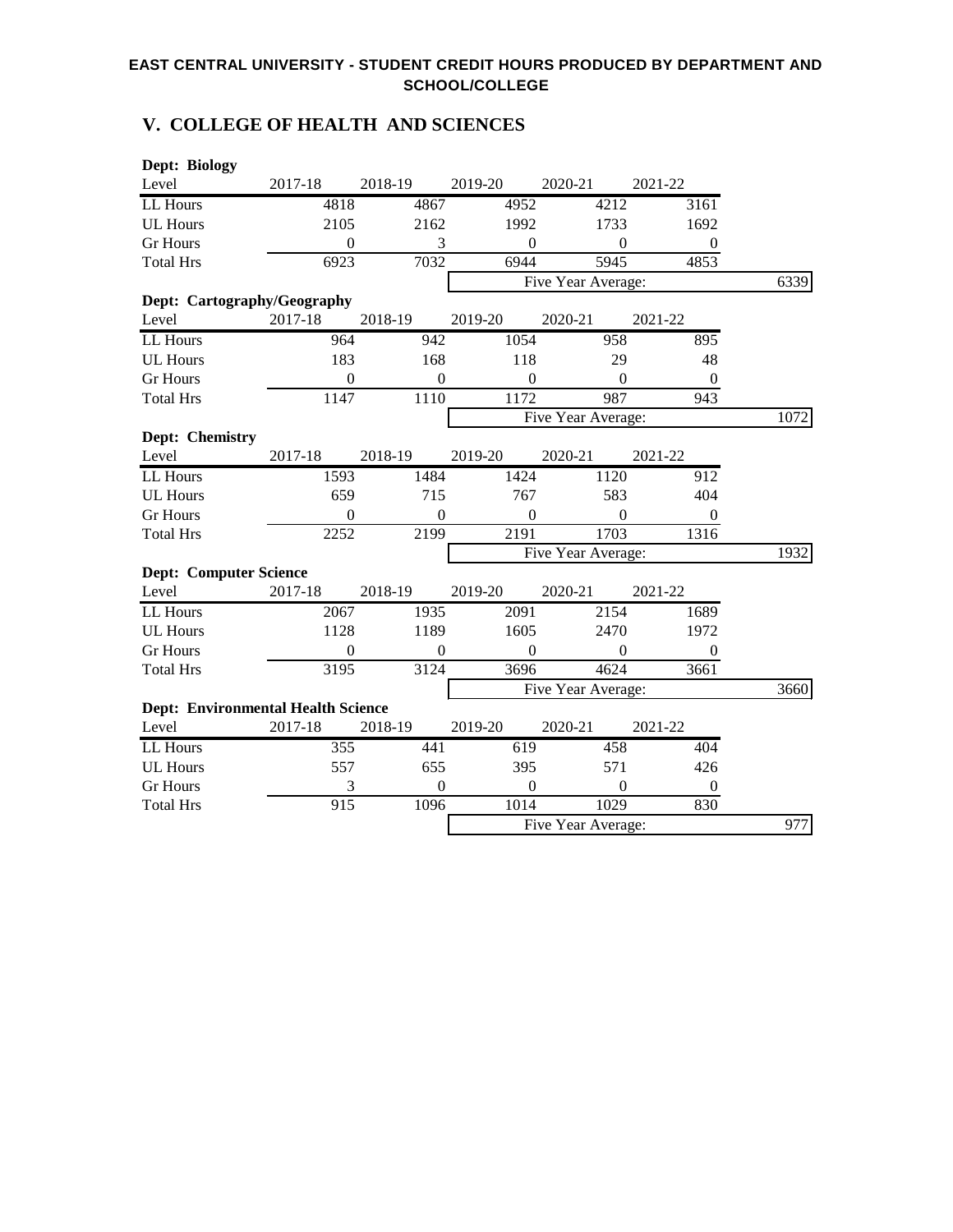| <b>Dept: Mathematics</b>                     |                |                  |                |                    |                  |       |
|----------------------------------------------|----------------|------------------|----------------|--------------------|------------------|-------|
| Level                                        | 2017-18        | 2018-19          | 2019-20        | 2020-21            | 2021-22          |       |
| LL Hours                                     | 4267           | 3401             | 3927           | 3557               | 2828             |       |
| <b>UL Hours</b>                              | 772            | 1004             | 951            | 814                | 674              |       |
| <b>Gr</b> Hours                              | 3              | 6                | 12             | 3                  | $\boldsymbol{0}$ |       |
| <b>Total Hrs</b>                             | 5042           | 4411             | 4890           | 4374               | 3502             |       |
|                                              |                |                  |                | Five Year Average: |                  | 4444  |
| <b>Dept: Nursing</b>                         |                |                  |                |                    |                  |       |
| Level                                        | 2017-18        | 2018-19          | 2019-20        | 2020-21            | 2021-22          |       |
| LL Hours                                     | 791            | 769              | 741            | 822                | $\overline{557}$ |       |
| <b>UL Hours</b>                              | 4137           | 3660             | 3543           | 3626               | 3377             |       |
| <b>Gr Hours</b>                              | $\theta$       | $\theta$         | $\theta$       | $\theta$           | $\boldsymbol{0}$ |       |
| <b>Total Hrs</b>                             | 4928           | 4429             | 4284           | 4448               | 3934             |       |
|                                              |                |                  |                | Five Year Average: |                  | 4405  |
| <b>Dept: Physics</b>                         |                |                  |                |                    |                  |       |
| Level                                        | 2017-18        | 2018-19          | 2019-20        | 2020-21            | 2021-22          |       |
| LL Hours                                     | 1600           | 1674             | 1451           | 1504               | 1094             |       |
| <b>UL Hours</b>                              | 287            | 255              | 171            | 185                | 197              |       |
| <b>Gr</b> Hours                              | $\overline{0}$ | $\boldsymbol{0}$ | $\overline{0}$ | $\theta$           | $\overline{0}$   |       |
| <b>Total Hrs</b>                             | 1887           | 1929             | 1622           | 1689               | 1291             |       |
|                                              |                |                  |                | Five Year Average: |                  | 1684  |
| <b>College of Health and Sciences Totals</b> |                |                  |                |                    |                  |       |
| Level                                        | 2017-18        | 2018-19          | 2019-20        | 2019-20            | 2019-20          |       |
| LL Hours                                     | 16455          | 15513            | 16259          | 14785              | 11540            |       |
| <b>UL Hours</b>                              | 9828           | 9808             | 9542           | 10011              | 8790             |       |
| <b>Gr Hours</b>                              | 6              | 9                | 12             | 3                  | 0                |       |
| <b>Total Hrs</b>                             | 26289          | 25330            | 25813          | 24799              | 20330            |       |
|                                              |                |                  |                | Five Year Average: |                  | 24512 |
| <b>College % of Univ</b>                     | 28.02%         | 28.48%           | 28.51%         | 28.19%             | 26.01%           |       |